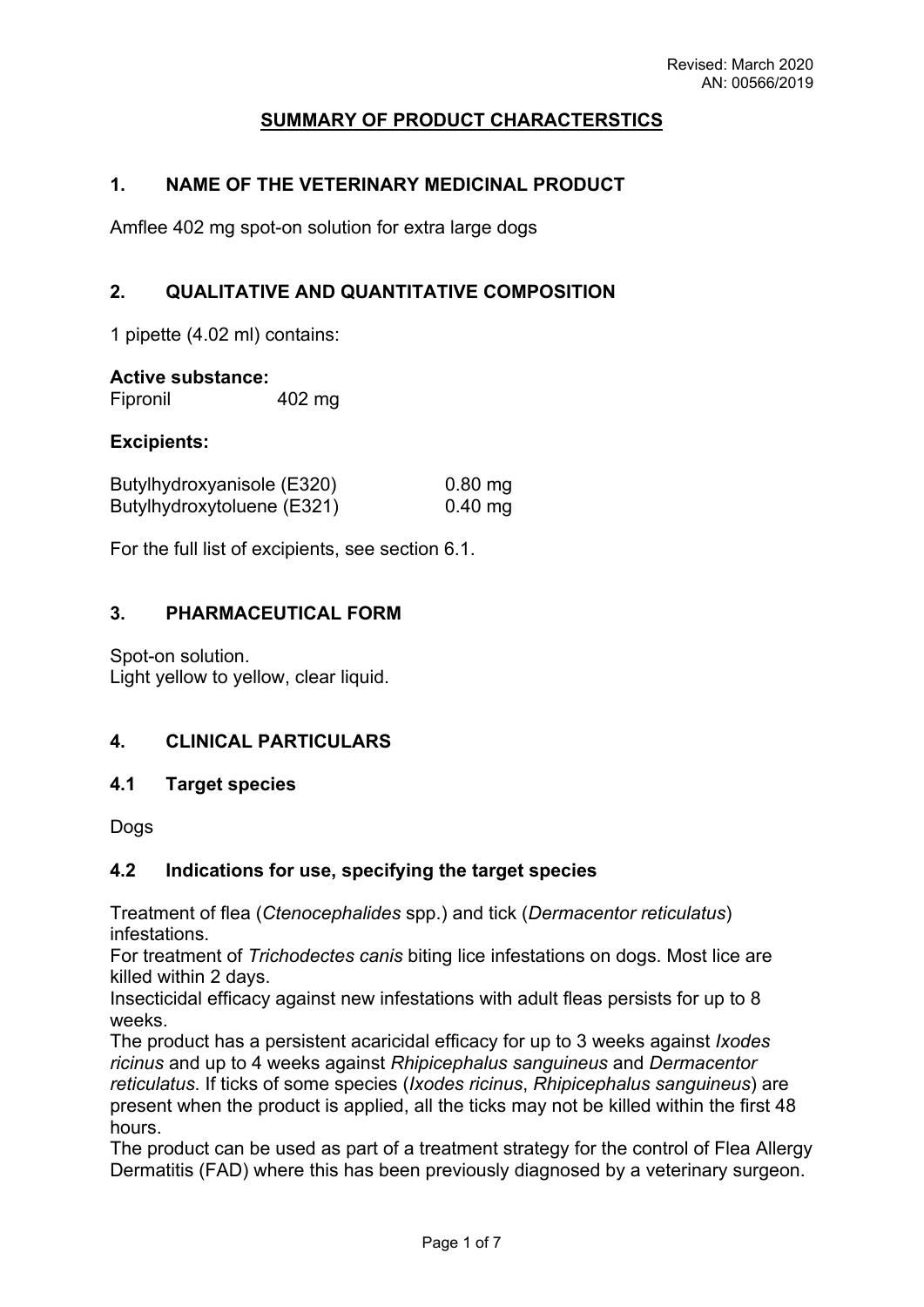# **4.3 Contraindications**

Do not use on puppies less than 2 months old and/or weighing less than 2 kg in the absence of available data.

Do not use on sick (e.g. systemic diseases, fever…) or convalescent animals.

Do not use in rabbits, as adverse reactions and even death could occur.

This product is specifically developed for dogs. Do not use in cats, as this could lead to overdosing.

Do not use in cases of hypersensitivity to the active substance, dimethyl sulfoxide or to any of other excipients.

## **4.4 Special warnings for each target species**

Bathing/immersion in water within two days after application of the product should be avoided. After weekly immersions in water for one minute the period of persistent insecticidal efficacy against fleas was 7 weeks.

The product does not prevent ticks from attaching to the animals. If the animal has been treated prior to exposure to the ticks, the ticks will be killed in the first 24-48 hours after attachment. This will usually be prior to engorgement, minimising but not excluding the risk of transmission of diseases. Once dead, ticks will often drop off the animal, but any remaining ticks may be removed with a gentle pull.

Fleas from pets often infest the animal's basket, bedding and regular resting areas such as carpets and soft furnishings which should be treated, in case of massive infestation and at the beginning of the control measures, with a suitable insecticide and vacuumed regularly.

When used as part of a strategy for the treatment of flea Allergy Dermatitis, monthly applications to the allergic patient are recommended, and other dogs and cats in the household should be treated with a suitable insecticide.

For optimal control of flea infestation in multi-pet household, all animals in the household (e. g. dogs, cats, ferrets, rabbits) should be treated with a suitable insecticide.

## **4.5 Special precautions for use**

#### i) Special precautions for use in animals

Animals should be weighed accurately prior to treatment.

Avoid contact with the animal's eyes. In the case of accidental eye contact, immediately and thoroughly flush the eyes with water.

It is important to make sure that the product is applied to an area where the animal cannot lick it off and to make sure that animals do not lick each other following treatment.

Do not apply the product on wounds or damaged skin.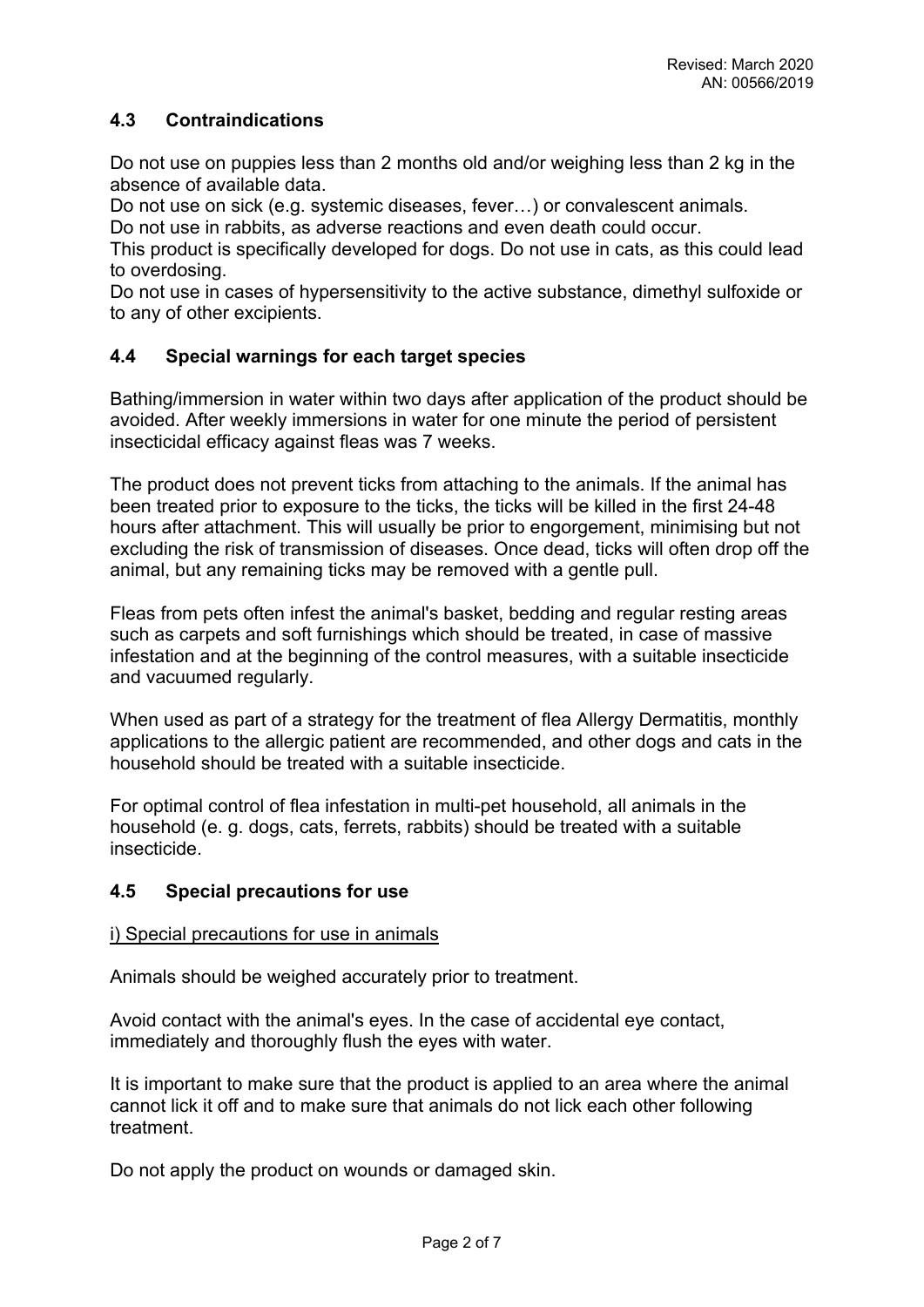### ii) Special precautions to be taken by the person administering the veterinary medicinal product to animals

This product can cause mucous membrane and eye irritation. Therefore, contact between the product and the mouth or eyes should be avoided.

In the case of accidental eye contact immediately and thoroughly flush the eyes with water. If eye irritation persists seek medical advice and show the package leaflet or the label to the physician.

Do not smoke, drink or eat during application.

Avoid contents coming into contact with the fingers. If this occurs, wash off immediately with soap and water.

Wash hands after use.

People with a known hypersensitivity to fipronil or dimethyl sulfoxide or other excipients should avoid contact with the veterinary medicinal product.

Treated animals should not be handled until the application site is dry, and children should not be allowed to play with treated animals until the application site is dry. It is therefore recommended that animals are not treated during the day, but should be treated during the early evening, and that recently treated animals should not be allowed to sleep with owners, especially children.

Keep pipettes in the original packaging and dispose of used pipettes immediately.

## iii) Other precautions

Fipronil may adversely affect aquatic organisms. Dogs should not be allowed to swim in water courses for 2 days after application.

## **4.6 Adverse reactions (frequency and seriousness)**

If licking occurs, a brief period of hypersalivation may be observed.

Among the very rare suspected adverse reactions, transient cutaneous reactions on the application site (skin discoloration, local alopecia, pruritus, erythema) and general pruritus or alopecia have been reported after use. In very rare cases, hypersalivation, reversible neurologic symptoms (hyperesthesia, depression, nervous symptoms), vomiting or respiratory symptoms have been observed after use.

The frequency of adverse reactions is defined using the following convention:

- very common (more than 1 in 10 animals treated displaying adverse reaction(s))
- common (more than 1 but less than 10 animals in 100 animals treated)
- uncommon (more than 1 but less than 10 animals in 1,000 animals treated)
- rare (more than 1 but less than 10 animals in 10,000 animals treated)
- very rare (less than 1 animal in 10,000 animals treated, including isolated reports).

# **4.7 Use during pregnancy, lactation or lay**

Laboratory studies using fipronil have not shown any evidence of teratogenic or embryotoxic effect. The safety of the product has not been established in breeding, pregnant and lactating bitches. Use only according to the benefit/risk assessment by the responsible veterinarian.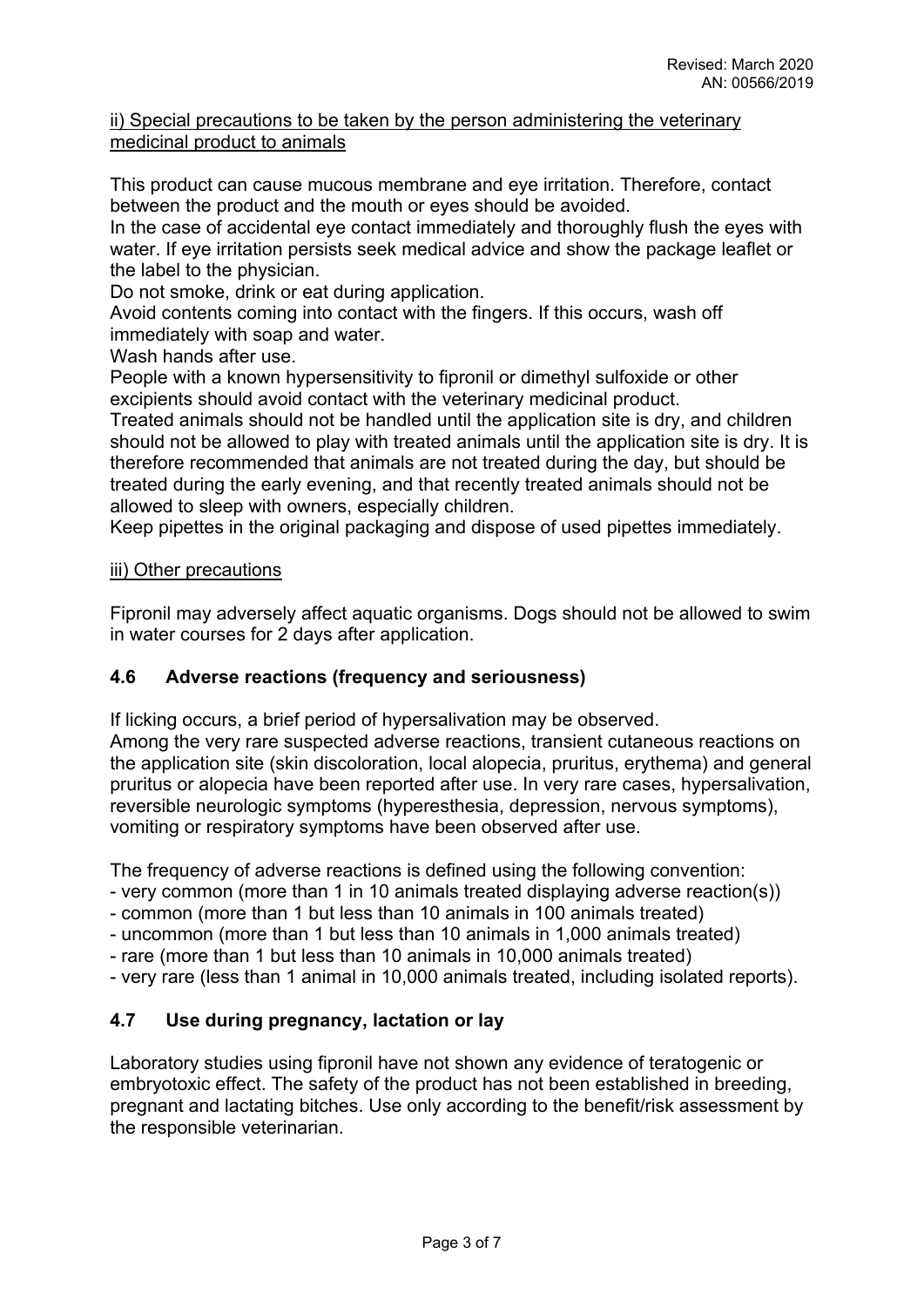## **4.8 Interaction with other medicinal products and other forms of interaction**

None known.

### **4.9 Amounts to be administered and administration route**

#### Route of administration and dosage:

External use only.

Administer by topical application to the skin according to the bodyweight as follows: 1 pipette of 4.02 ml per dog weighing over 40 kg up to 60 kg bodyweight, and one pipette of 4.02 ml and an appropriate smaller pipette per dog weighing over 60 kg bodyweight.

#### Method of administration:

Remove the pipette from the triplex bag. Hold the pipette in an upright position, twist and pull the cap off. Turn the cap around and place the other end of the cap back on the pipette. Push and twist the cap to break the seal, then remove the cap from the pipette. Spread the animal hairs in the area between the shoulder blades to make the skin visible. Put the tip of the pipette onto the skin and press the unit-dose pipette several times to empty its contents directly onto the skin at one or two spots.



It is important to make sure that the product is applied to an area where the animal cannot lick it off, and to make sure that animals do not lick each other following treatment.

The hair should be parted and the product applied to the skin. Temporary changes to the coat (clumped/greasy hair and/or deposits on the hair) may be noted at the application site.

#### Treatment schedule:

For optimal control of flea and/or tick infestation the treatment schedule can be based on the local epidemiological situation.

In the absence of safety studies, the minimum treatment interval is 4 weeks.

#### **4.10 Overdose (symptoms, emergency procedures, antidotes), if necessary**

No adverse effects were observed in target animal safety studies in 8 week-old puppies, growing dogs and dogs weighing about 2 kg treated once at five times the recommended dose. The risk of experiencing adverse effects (see section 4.6) may however increase when overdosing, so animals should always be treated with the correct pipette size according to bodyweight.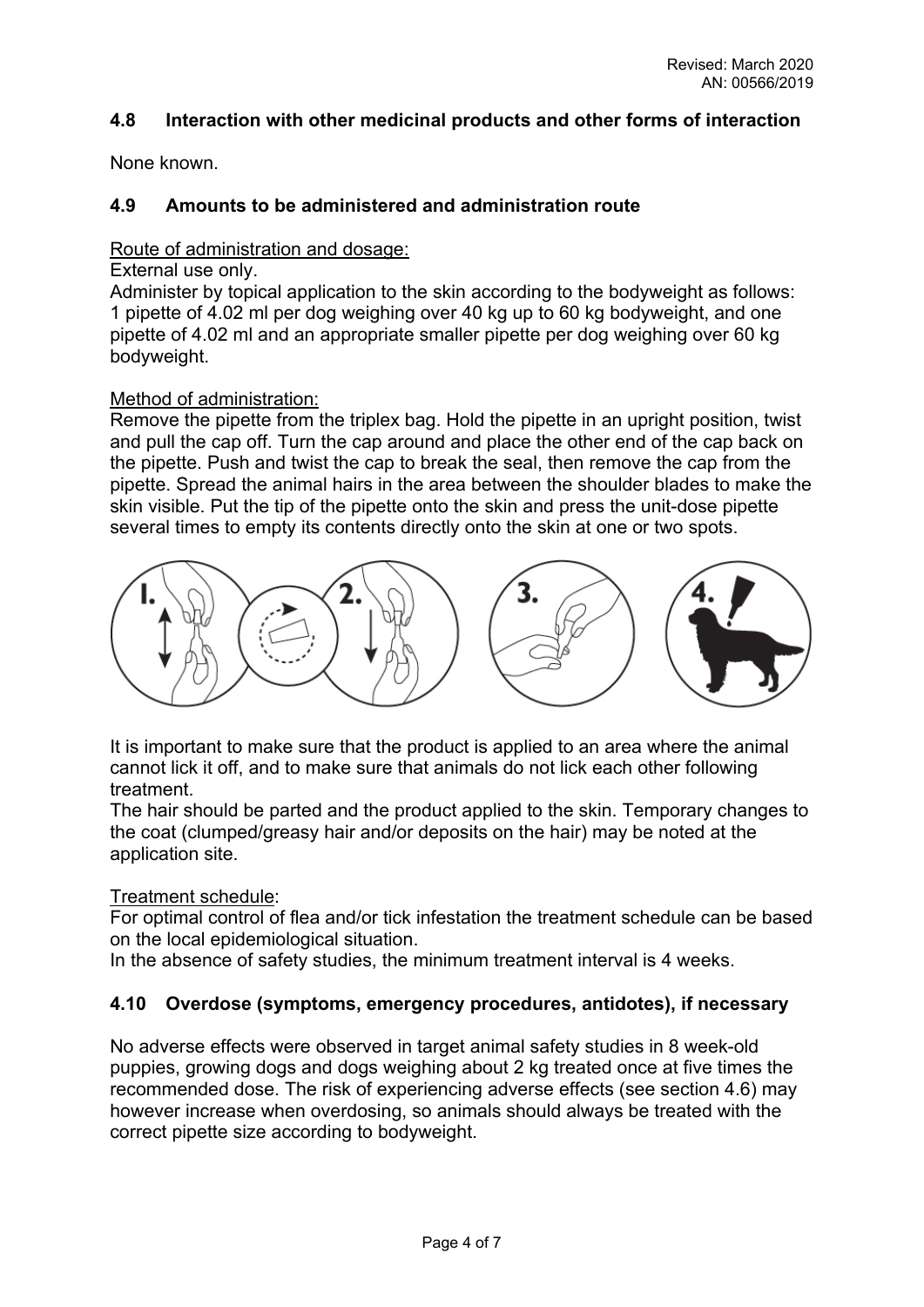## **4.11 Withdrawal period**

Not applicable.

# **5. PHARMACOLOGICAL PROPERTIES**

Pharmacotherapeutic group: Ectoparasiticides for topical use. ATC vet code: QP53AX15

## **5.1 Pharmacodynamic properties**

Fipronil is an insecticide and acaricide belonging to the phenylpyrazole family. It acts by inhibiting the GABA complex, binding to the chloride channel and thereby blocking pre-and post-synaptic transfer of chloride ions across cell membranes. This results in uncontrolled activity of the central nervous system and death of insects or acarids. Fipronil exhibits an insecticidal and acaricidal activity against fleas (*Ctenocephalides* spp.), ticks (*Rhipicephalus* spp., *Dermacentor* spp., *Ixodes* spp., including *Ixodes ricinus*) and lice (*Trichodectes canis*) in the dog. Ticks will usually be killed within 48 h after contact with Fipronil, however if ticks of some species (*Ixodes ricinus, Rhipicephalus sanguineus*) are already present when the product is applied, all of the ticks may not be killed within the first 48 hours. Fleas will be killed within 24 hours.

## **5.2 Pharmacokinetic particulars**

Fipronil is mainly metabolised to its sulfone derivative (RM1602), which also possesses insecticidal and acaricidal properties. The concentrations of fipronil on the hair decrease with time.

## **6. PHARMACEUTICAL PARTICULARS**

## **6.1 List of excipients**

Butylhydroxyanisole (E320) Butylhydroxytoluene (E321) Polysorbate 80 Povidone K25 Dimethyl sulfoxide

## **6.2 Major incompatibilities**

None known.

## **6.3 Shelf life**

Shelf-life of the veterinary medicinal product as packaged for sale: 36 months.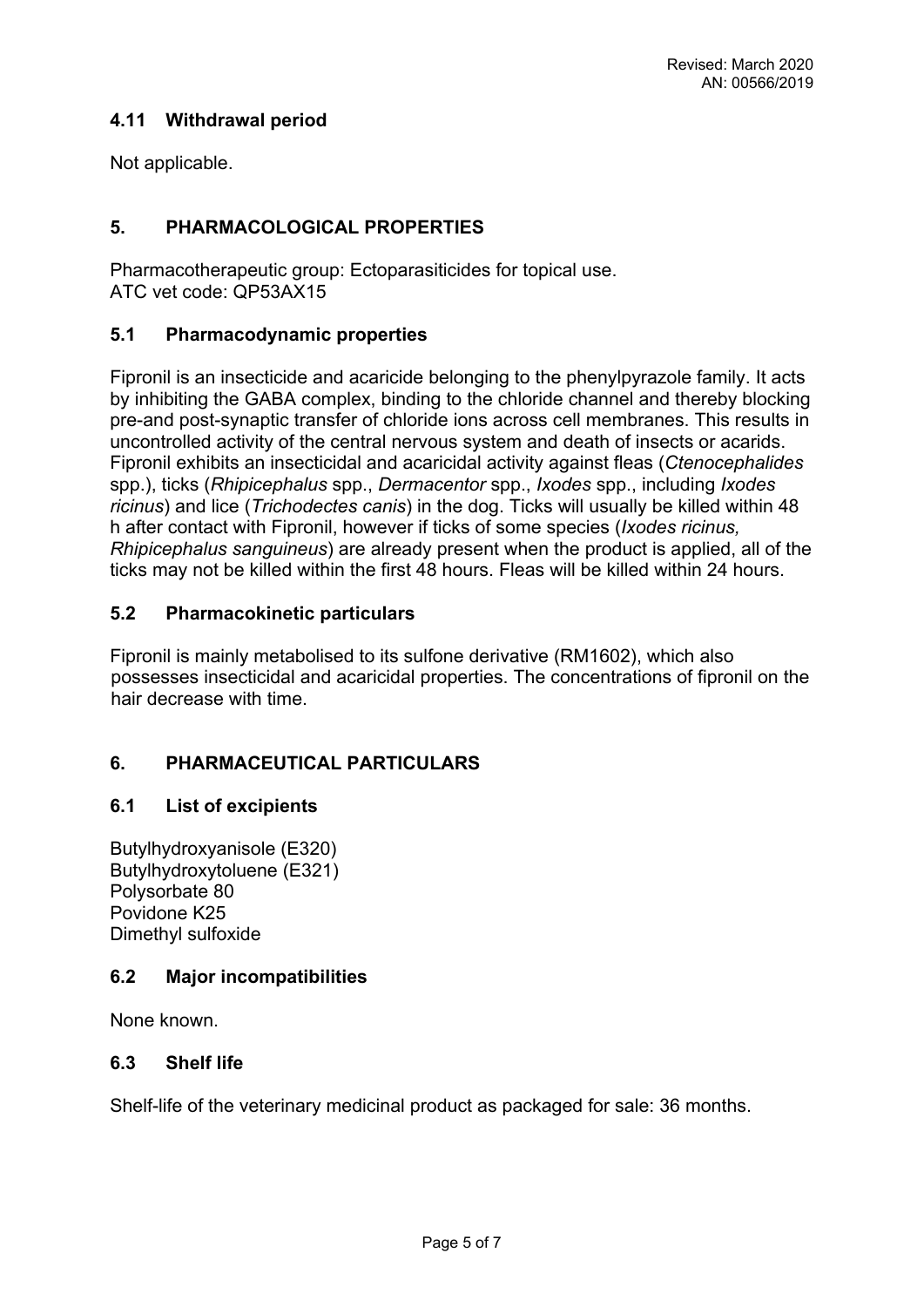# **6.4 Special precautions for storage**

Store in the original container in order to protect from light and moisture. Do not remove from bag until required for use.

The product should be maintained at room temperature (above 14°C) for approximately one hour prior to administration.

## **6.5 Nature and composition of immediate packaging**

White polypropylene pipette closed with either a polyethylene or polyoxymethylene cap. Each pipette is packed in a polyethylene terephthalate/aluminium/low density polyethylene triplex bag.

Box containing 1, 3, 6, 10, 20 or 30 pipettes.

Not all pack sizes may be marketed.

### **6.6 Special precautions for the disposal of unused veterinary medicinal product or waste materials derived from the use of such products**

Any unused veterinary medicinal product or waste materials derived from such veterinary medicinal products should be disposed of in accordance with local requirements.

Fipronil may adversely affect aquatic organisms. Do not contaminate ponds, waterways or ditches with the product or empty container.

# **7. MARKETING AUTHORISATION HOLDER**

KRKA, d.d., Novo mesto Šmarješka cesta 6 8501 Novo mesto Slovenia

## **8. MARKETING AUTHORISATION NUMBER**

Vm 01656/4090

## **9. DATE OF FIRST AUTHORISATION**

27 May 2015

## **10. DATE OF REVISION OF THE TEXT**

03 March 2020